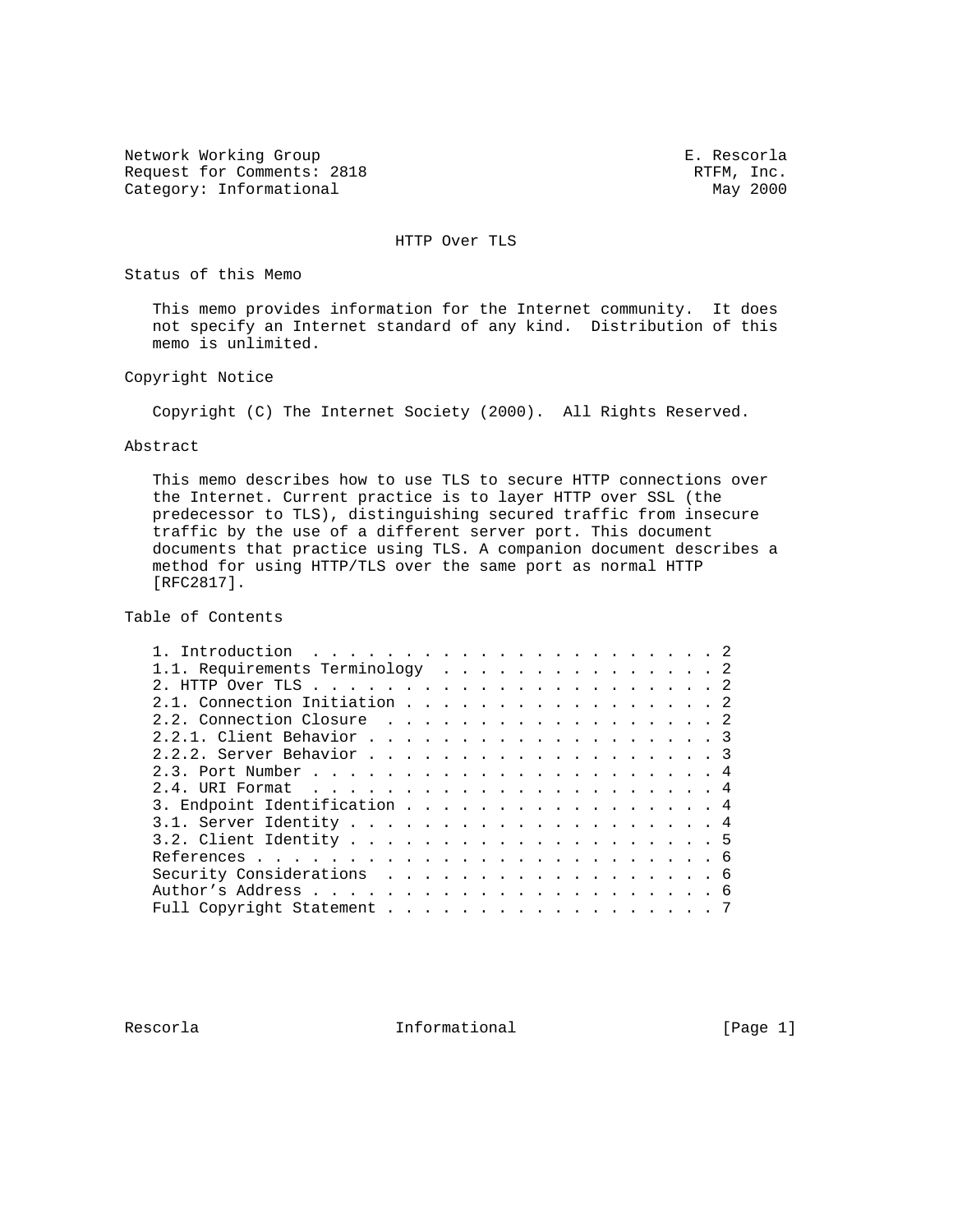## 1. Introduction

 HTTP [RFC2616] was originally used in the clear on the Internet. However, increased use of HTTP for sensitive applications has required security measures. SSL, and its successor TLS [RFC2246] were designed to provide channel-oriented security. This document describes how to use HTTP over TLS.

#### 1.1. Requirements Terminology

 Keywords "MUST", "MUST NOT", "REQUIRED", "SHOULD", "SHOULD NOT" and "MAY" that appear in this document are to be interpreted as described in [RFC2119].

### 2. HTTP Over TLS

 Conceptually, HTTP/TLS is very simple. Simply use HTTP over TLS precisely as you would use HTTP over TCP.

#### 2.1. Connection Initiation

 The agent acting as the HTTP client should also act as the TLS client. It should initiate a connection to the server on the appropriate port and then send the TLS ClientHello to begin the TLS handshake. When the TLS handshake has finished. The client may then initiate the first HTTP request. All HTTP data MUST be sent as TLS "application data". Normal HTTP behavior, including retained connections should be followed.

# 2.2. Connection Closure

 TLS provides a facility for secure connection closure. When a valid closure alert is received, an implementation can be assured that no further data will be received on that connection. TLS implementations MUST initiate an exchange of closure alerts before closing a connection. A TLS implementation MAY, after sending a closure alert, close the connection without waiting for the peer to send its closure alert, generating an "incomplete close". Note that an implementation which does this MAY choose to reuse the session. This SHOULD only be done when the application knows (typically through detecting HTTP message boundaries) that it has received all the message data that it cares about.

 As specified in [RFC2246], any implementation which receives a connection close without first receiving a valid closure alert (a "premature close") MUST NOT reuse that session. Note that a premature close does not call into question the security of the data already received, but simply indicates that subsequent data might

Rescorla **Informational** Informational [Page 2]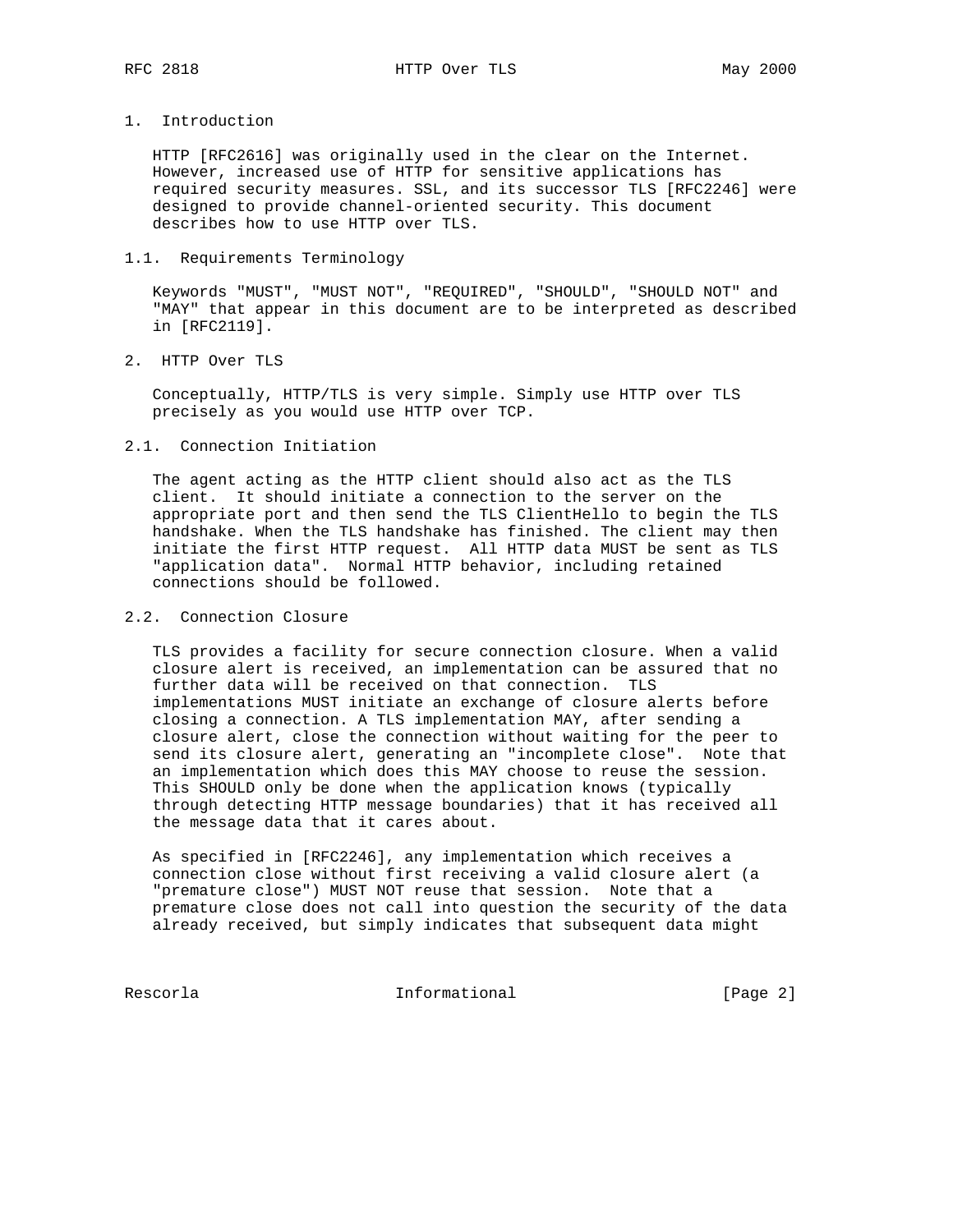have been truncated. Because TLS is oblivious to HTTP request/response boundaries, it is necessary to examine the HTTP data itself (specifically the Content-Length header) to determine whether the truncation occurred inside a message or between messages.

# 2.2.1. Client Behavior

 Because HTTP uses connection closure to signal end of server data, client implementations MUST treat any premature closes as errors and the data received as potentially truncated. While in some cases the HTTP protocol allows the client to find out whether truncation took place so that, if it received the complete reply, it may tolerate such errors following the principle to "[be] strict when sending and tolerant when receiving" [RFC1958], often truncation does not show in the HTTP protocol data; two cases in particular deserve special note:

 A HTTP response without a Content-Length header. Since data length in this situation is signalled by connection close a premature close generated by the server cannot be distinguished from a spurious close generated by an attacker.

 A HTTP response with a valid Content-Length header closed before all data has been read. Because TLS does not provide document oriented protection, it is impossible to determine whether the server has miscomputed the Content-Length or an attacker has truncated the connection.

 There is one exception to the above rule. When encountering a premature close, a client SHOULD treat as completed all requests for which it has received as much data as specified in the Content-Length header.

 A client detecting an incomplete close SHOULD recover gracefully. It MAY resume a TLS session closed in this fashion.

 Clients MUST send a closure alert before closing the connection. Clients which are unprepared to receive any more data MAY choose not to wait for the server's closure alert and simply close the connection, thus generating an incomplete close on the server side.

### 2.2.2. Server Behavior

 RFC 2616 permits an HTTP client to close the connection at any time, and requires servers to recover gracefully. In particular, servers SHOULD be prepared to receive an incomplete close from the client, since the client can often determine when the end of server data is. Servers SHOULD be willing to resume TLS sessions closed in this fashion.

Rescorla **Informational** Informational [Page 3]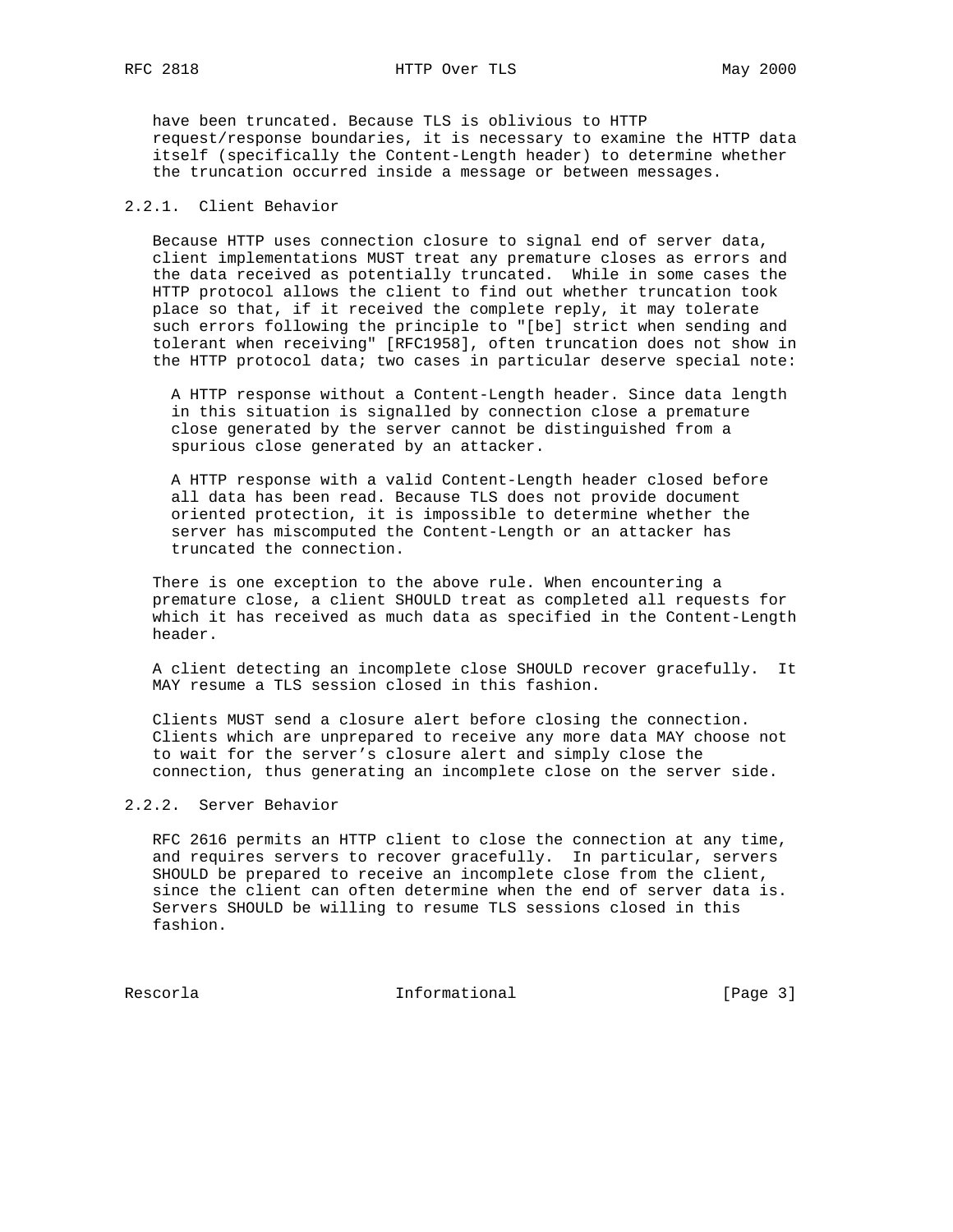Implementation note: In HTTP implementations which do not use persistent connections, the server ordinarily expects to be able to signal end of data by closing the connection. When Content-Length is used, however, the client may have already sent the closure alert and dropped the connection.

 Servers MUST attempt to initiate an exchange of closure alerts with the client before closing the connection. Servers MAY close the connection after sending the closure alert, thus generating an incomplete close on the client side.

### 2.3. Port Number

 The first data that an HTTP server expects to receive from the client is the Request-Line production. The first data that a TLS server (and hence an HTTP/TLS server) expects to receive is the ClientHello. Consequently, common practice has been to run HTTP/TLS over a separate port in order to distinguish which protocol is being used. When HTTP/TLS is being run over a TCP/IP connection, the default port is 443. This does not preclude HTTP/TLS from being run over another transport. TLS only presumes a reliable connection-oriented data stream.

# 2.4. URI Format

 HTTP/TLS is differentiated from HTTP URIs by using the 'https' protocol identifier in place of the 'http' protocol identifier. An example URI specifying HTTP/TLS is:

https://www.example.com/˜smith/home.html

- 3. Endpoint Identification
- 3.1. Server Identity

 In general, HTTP/TLS requests are generated by dereferencing a URI. As a consequence, the hostname for the server is known to the client. If the hostname is available, the client MUST check it against the server's identity as presented in the server's Certificate message, in order to prevent man-in-the-middle attacks.

 If the client has external information as to the expected identity of the server, the hostname check MAY be omitted. (For instance, a client may be connecting to a machine whose address and hostname are dynamic but the client knows the certificate that the server will present.) In such cases, it is important to narrow the scope of acceptable certificates as much as possible in order to prevent man

Rescorla **Informational** Informational [Page 4]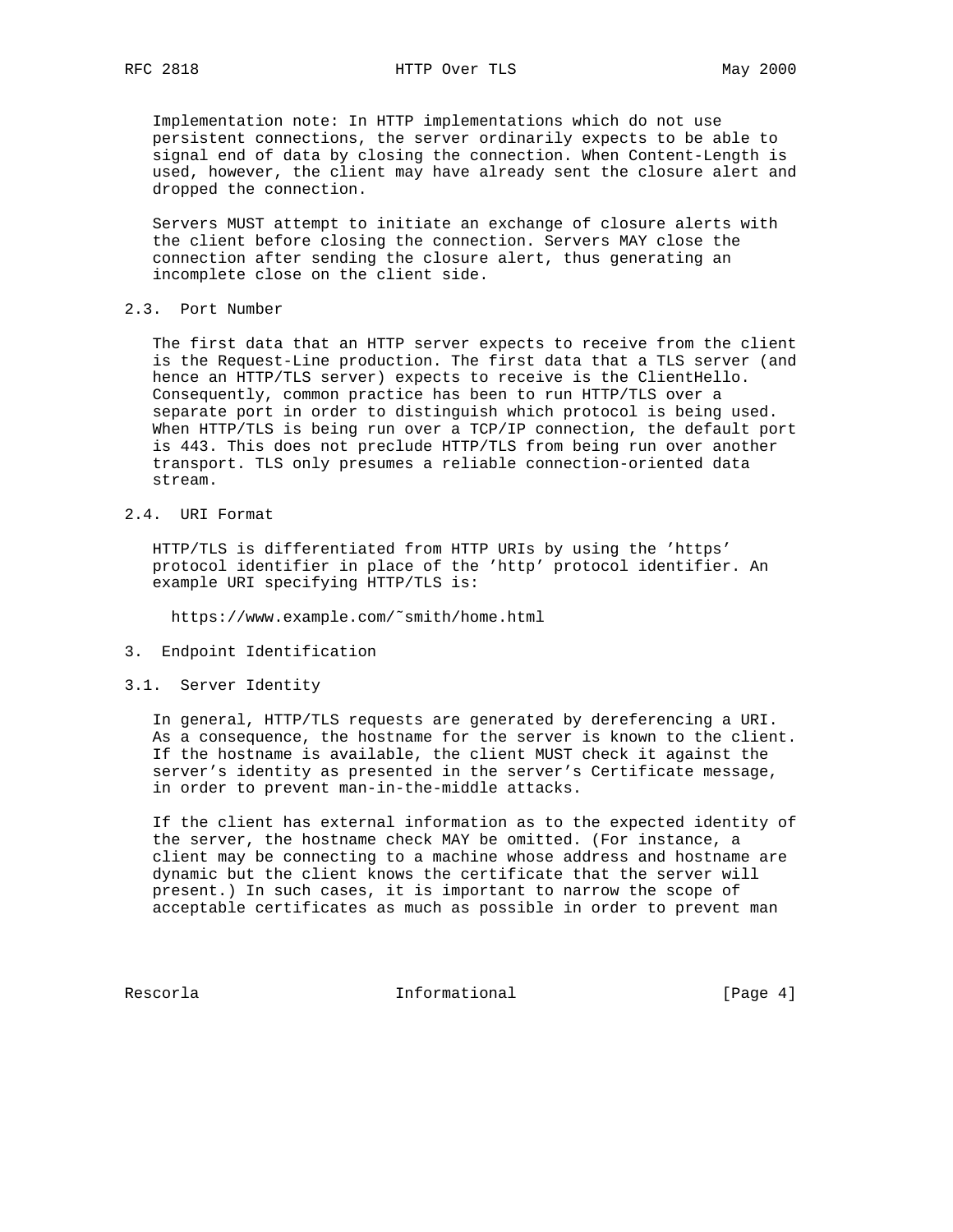in the middle attacks. In special cases, it may be appropriate for the client to simply ignore the server's identity, but it must be understood that this leaves the connection open to active attack.

 If a subjectAltName extension of type dNSName is present, that MUST be used as the identity. Otherwise, the (most specific) Common Name field in the Subject field of the certificate MUST be used. Although the use of the Common Name is existing practice, it is deprecated and Certification Authorities are encouraged to use the dNSName instead.

 Matching is performed using the matching rules specified by [RFC2459]. If more than one identity of a given type is present in the certificate (e.g., more than one dNSName name, a match in any one of the set is considered acceptable.) Names may contain the wildcard character \* which is considered to match any single domain name component or component fragment. E.g., \*.a.com matches foo.a.com but not bar.foo.a.com. f\*.com matches foo.com but not bar.com.

 In some cases, the URI is specified as an IP address rather than a hostname. In this case, the iPAddress subjectAltName must be present in the certificate and must exactly match the IP in the URI.

 If the hostname does not match the identity in the certificate, user oriented clients MUST either notify the user (clients MAY give the user the opportunity to continue with the connection in any case) or terminate the connection with a bad certificate error. Automated clients MUST log the error to an appropriate audit log (if available) and SHOULD terminate the connection (with a bad certificate error). Automated clients MAY provide a configuration setting that disables this check, but MUST provide a setting which enables it.

 Note that in many cases the URI itself comes from an untrusted source. The above-described check provides no protection against attacks where this source is compromised. For example, if the URI was obtained by clicking on an HTML page which was itself obtained without using HTTP/TLS, a man in the middle could have replaced the URI. In order to prevent this form of attack, users should carefully examine the certificate presented by the server to determine if it meets their expectations.

#### 3.2. Client Identity

 Typically, the server has no external knowledge of what the client's identity ought to be and so checks (other than that the client has a certificate chain rooted in an appropriate CA) are not possible. If a server has such knowledge (typically from some source external to HTTP or TLS) it SHOULD check the identity as described above.

Rescorla **Informational** Informational [Page 5]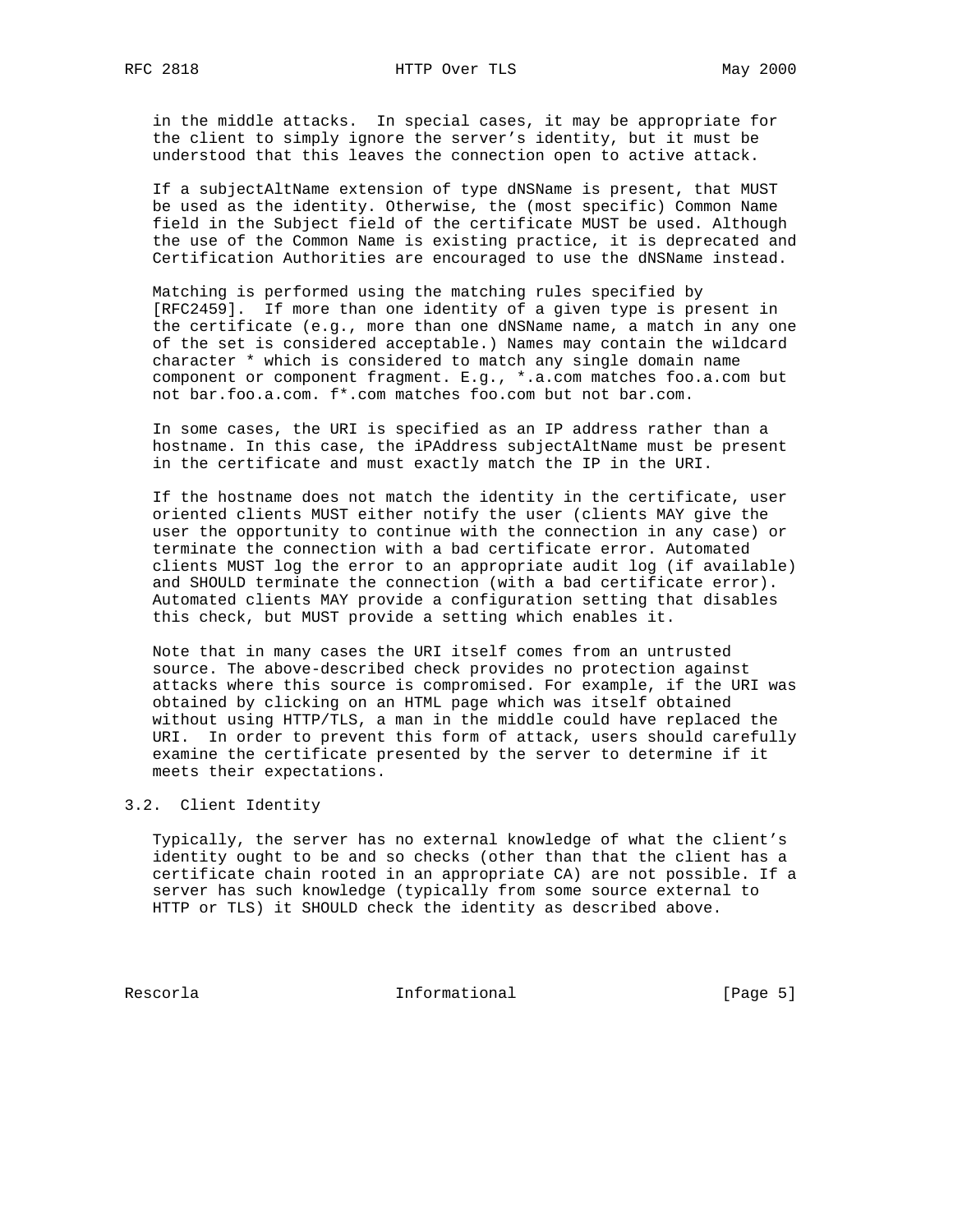#### References

- [RFC2459] Housley, R., Ford, W., Polk, W. and D. Solo, "Internet Public Key Infrastructure: Part I: X.509 Certificate and CRL Profile", RFC 2459, January 1999.
- [RFC2616] Fielding, R., Gettys, J., Mogul, J., Frystyk, H., Masinter, L., Leach, P. and T. Berners-Lee, "Hypertext Transfer Protocol, HTTP/1.1", RFC 2616, June 1999.
- [RFC2119] Bradner, S., "Key Words for use in RFCs to indicate Requirement Levels", BCP 14, RFC 2119, March 1997.
- [RFC2246] Dierks, T. and C. Allen, "The TLS Protocol", RFC 2246, January 1999.
- [RFC2817] Khare, R. and S. Lawrence, "Upgrading to TLS Within HTTP/1.1", RFC 2817, May 2000.

Security Considerations

This entire document is about security.

Author's Address

 Eric Rescorla RTFM, Inc. 30 Newell Road, #16 East Palo Alto, CA 94303

 Phone: (650) 328-8631 EMail: ekr@rtfm.com

Rescorla **Informational** Informational [Page 6]